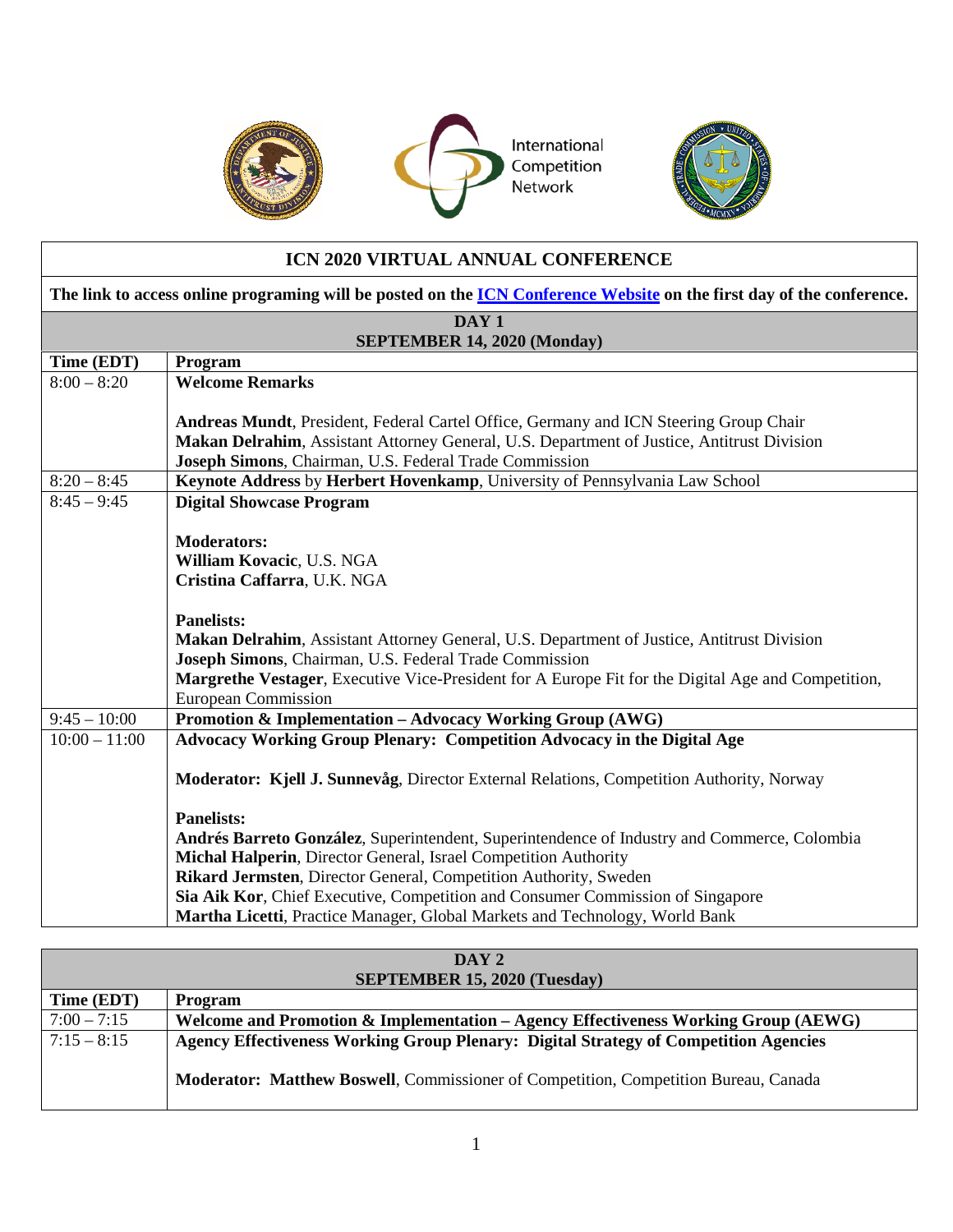|               | <b>Panelists:</b>                                                                        |  |  |  |
|---------------|------------------------------------------------------------------------------------------|--|--|--|
|               | <b>Alexandre Barreto, President, Administrative Council for Economic Defense, Brazil</b> |  |  |  |
|               | Andrea Coscelli, Chief Executive, Competition and Markets Authority, U.K.                |  |  |  |
|               | Sung Wook Joh, Chairwoman, Korea Fair Trade Commission                                   |  |  |  |
|               | Margarida Matos Rosa, President, Competition Authority, Portugal                         |  |  |  |
|               | Rod Sims, Chairman, Australian Competition and Consumer Commission                       |  |  |  |
| $8:15 - 8:30$ | Promotion & Implementation - Merger Working Group (MWG)                                  |  |  |  |
| $8:30 - 9:30$ | <b>Merger Working Group Plenary: Digital Mergers</b>                                     |  |  |  |
|               | Moderator: Edith Ramirez, U.S. NGA                                                       |  |  |  |
|               | <b>Panelists:</b>                                                                        |  |  |  |
|               | Reiko Aoki, Commissioner, Japan Fair Trade Commission                                    |  |  |  |
|               | Cani Fernández, President, National Authority for Competition and Markets, Spain         |  |  |  |
|               | Ashok Kumar Gupta, Chairman, Competition Commission of India                             |  |  |  |
|               | Alejandra Palacios, Chairwoman, Federal Economic Competition Commission, Mexico          |  |  |  |

| DAY 3                                 |                                                                                                                      |  |  |  |
|---------------------------------------|----------------------------------------------------------------------------------------------------------------------|--|--|--|
| <b>SEPTEMBER 16, 2020 (Wednesday)</b> |                                                                                                                      |  |  |  |
| Time (EDT)                            | Program                                                                                                              |  |  |  |
| $8:00 - 8:15$                         | Welcome and Promotion & Implementation – Unilateral Conduct Working Group (UCWG)                                     |  |  |  |
| $8:15 - 9:15$                         | <b>Unilateral Conduct Working Group Plenary: Unilateral Conduct Remedies</b>                                         |  |  |  |
|                                       | <b>Moderator: James Hodge, Chief Economist / Acting Deputy Commissioner, Competition Commission,</b><br>South Africa |  |  |  |
|                                       | <b>Panelists:</b>                                                                                                    |  |  |  |
|                                       | <b>Olivier Guersent</b> , Directorate-General for Competition, European Commission                                   |  |  |  |
|                                       | Katharine Kemp, Australian NGA                                                                                       |  |  |  |
|                                       | <b>Andreas Mundt</b> , President, Federal Cartel Office, Germany                                                     |  |  |  |
|                                       | Christine Wilson, Commissioner, U.S. Federal Trade Commission                                                        |  |  |  |
| $9:15 - 9:30$                         | <b>Promotion &amp; Implementation - Cartel Working Group (CWG)</b>                                                   |  |  |  |
| $9:30 - 10:30$                        | <b>Cartel Working Group Plenary: Big Data and Cartelization</b>                                                      |  |  |  |
|                                       | Moderator: David Anderson, EC NGA                                                                                    |  |  |  |
|                                       | <b>Panelists:</b>                                                                                                    |  |  |  |
|                                       | Gabriella Muscolo, Commissioner, Competition Authority, Italy                                                        |  |  |  |
|                                       | Ioannis Lianos, President, Hellenic Competition Commission, Greece                                                   |  |  |  |
|                                       | Richard Powers, Deputy Assistant Attorney General, U.S. Department of Justice, Antitrust Division                    |  |  |  |
|                                       | Isabelle de Silva, President, Competition Authority, France                                                          |  |  |  |
|                                       | <b>Andrey Tsyganov</b> , Deputy Head, Federal Antimonopoly Service, Russia                                           |  |  |  |

| DAY 4                                |                                                                                                              |  |  |  |
|--------------------------------------|--------------------------------------------------------------------------------------------------------------|--|--|--|
| <b>SEPTEMBER 17, 2020 (Thursday)</b> |                                                                                                              |  |  |  |
| Time (EDT)                           | Program                                                                                                      |  |  |  |
| $8:00 - 8:15$                        | Welcome and Promotion & Implementation: ICN Third Decade Project                                             |  |  |  |
|                                      | <b>Moderator: Randolph Tritell, Director, Office of International Affairs, U.S. Federal Trade Commission</b> |  |  |  |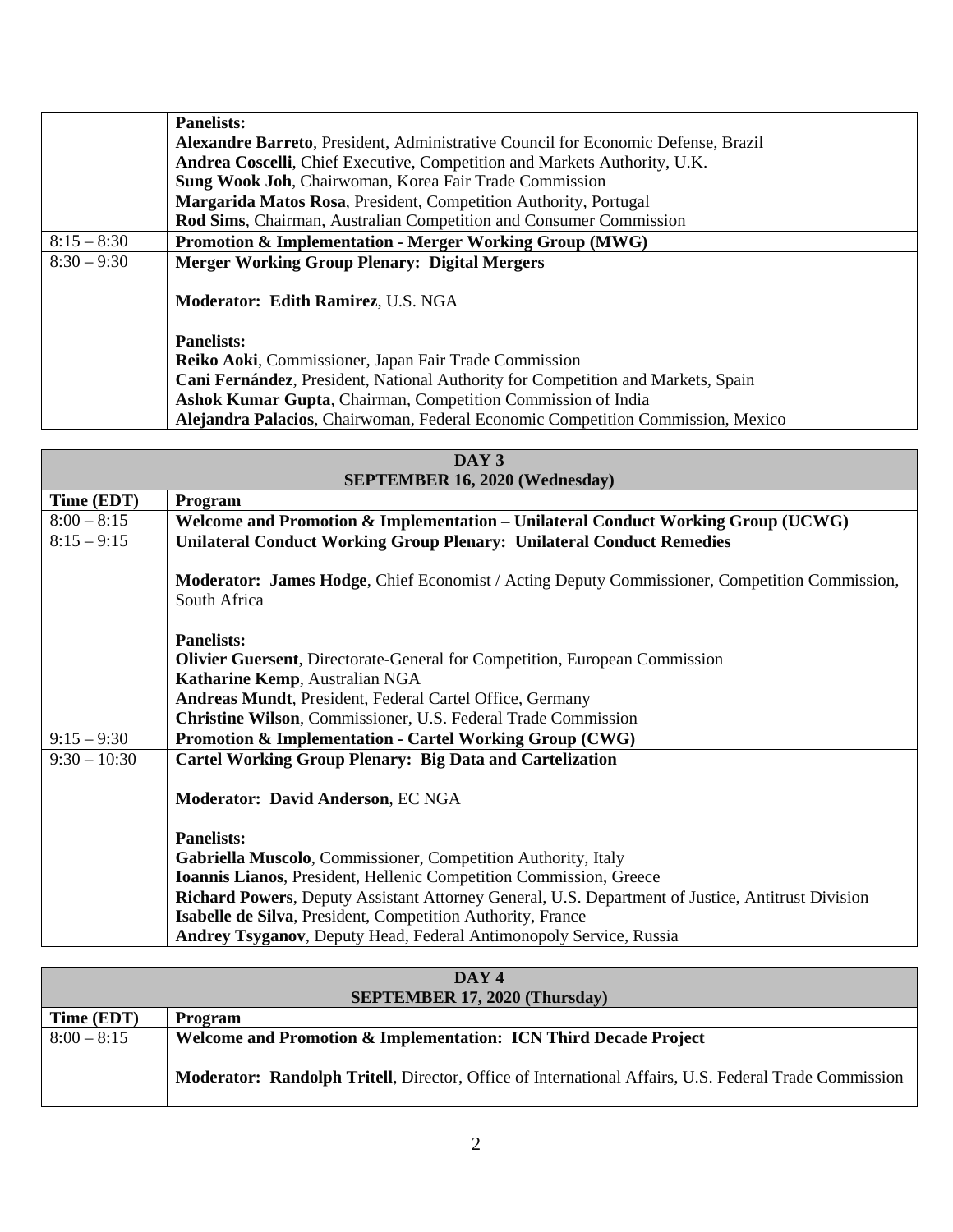|                 | <b>Panelists:</b>                                                                             |
|-----------------|-----------------------------------------------------------------------------------------------|
|                 | Andreas Mundt, President, Federal Cartel Office, Germany and ICN Steering Group Chair         |
|                 | Tembinkosi Bonakele, Commissioner, Competition Commission, South Africa                       |
|                 | Alejandra Palacios, ICN Vice-Chair and Chairwoman, Federal Economic Competition Commission,   |
|                 | Mexico                                                                                        |
|                 |                                                                                               |
|                 | John Fingleton, U.K. NGA                                                                      |
|                 | Margarida Matos Rosa, President, Competition Authority, Portugal                              |
| $8:15 - 9:00$   | <b>Non-Governmental Advisor (NGA) Engagement</b>                                              |
|                 |                                                                                               |
|                 | Moderator: Isabelle de Silva, ICN NGA Liaison and President, Competition Authority, France    |
|                 |                                                                                               |
|                 | <b>Panelists:</b>                                                                             |
|                 |                                                                                               |
|                 | Dina Kallay, Swedish NGA                                                                      |
|                 | Ingrid Vandenborre, EC NGA                                                                    |
|                 | Koren Wong-Ervin, U.S. NGA                                                                    |
| $9:00 - 9:45$   | <b>Younger Agency Session</b>                                                                 |
|                 |                                                                                               |
|                 | Moderator: Alejandra Palacios, ICN Vice-Chair and Chairwoman, Federal Economic Competition    |
|                 |                                                                                               |
|                 | Commission, Mexico                                                                            |
|                 |                                                                                               |
|                 | <b>Panelists:</b>                                                                             |
|                 | Andrés Barreto González, Superintendent, Superintendence of Industry and Commerce, Colombia   |
|                 | Alexandre Barreto, President, Administrative Council for Economic Defense, Brazil             |
|                 | Marcus Bezzi, Executive General Manager, Australian Competition and Consumer Commission       |
|                 | Mariana Castro, President, Commission to Promote Competition, Costa Rica                      |
|                 |                                                                                               |
|                 | Amabelle Asunción, Commissioner, Philippine Competition Commission                            |
|                 | Aurélie Zoude-Le Berre, President, Competition Authority, New Caledonia                       |
| $9:45 - 10:30$  | <b>Chief Economist Session</b>                                                                |
|                 |                                                                                               |
|                 | Moderator: Graeme Woodbridge, Chief Economist, Australian Competition and Consumer            |
|                 | Commission                                                                                    |
|                 |                                                                                               |
|                 |                                                                                               |
|                 | <b>Panelists:</b>                                                                             |
|                 | Ng Ee Kia, Assistant Chief Executive, Policy, Markets and Economics, Competition and Consumer |
|                 | <b>Commission of Singapore</b>                                                                |
|                 | Vicente Lagos, Chief Economist, National Economic Prosecutor's Office, Chile                  |
|                 | Fiona Scott Morton, Professor of Economics, Yale University School of Management              |
|                 | Andrew Sweeting, Director, Bureau of Economics, U.S. Federal Trade Commission                 |
| $10:30 - 11:00$ |                                                                                               |
|                 | Closing of the Conference - Introduction of 2021 Conference Host                              |
|                 |                                                                                               |
|                 | Andreas Mundt, President, Federal Cartel Office, Germany and ICN Steering Group Chair         |
|                 | Csaba Balázs Rigó, President, Hungarian Competition Authority                                 |

| <b>ICN FALL WEBINAR SERIES</b><br>The conference continues |            |                                                                     |  |  |
|------------------------------------------------------------|------------|---------------------------------------------------------------------|--|--|
|                                                            |            |                                                                     |  |  |
| Date                                                       | Time       | <b>Session</b>                                                      |  |  |
| Tuesday,                                                   | 8:00 EDT / | Advocacy Working Group: ICN World Bank Competition Advocacy Contest |  |  |
| 22 September                                               | 14:00 CEDT |                                                                     |  |  |